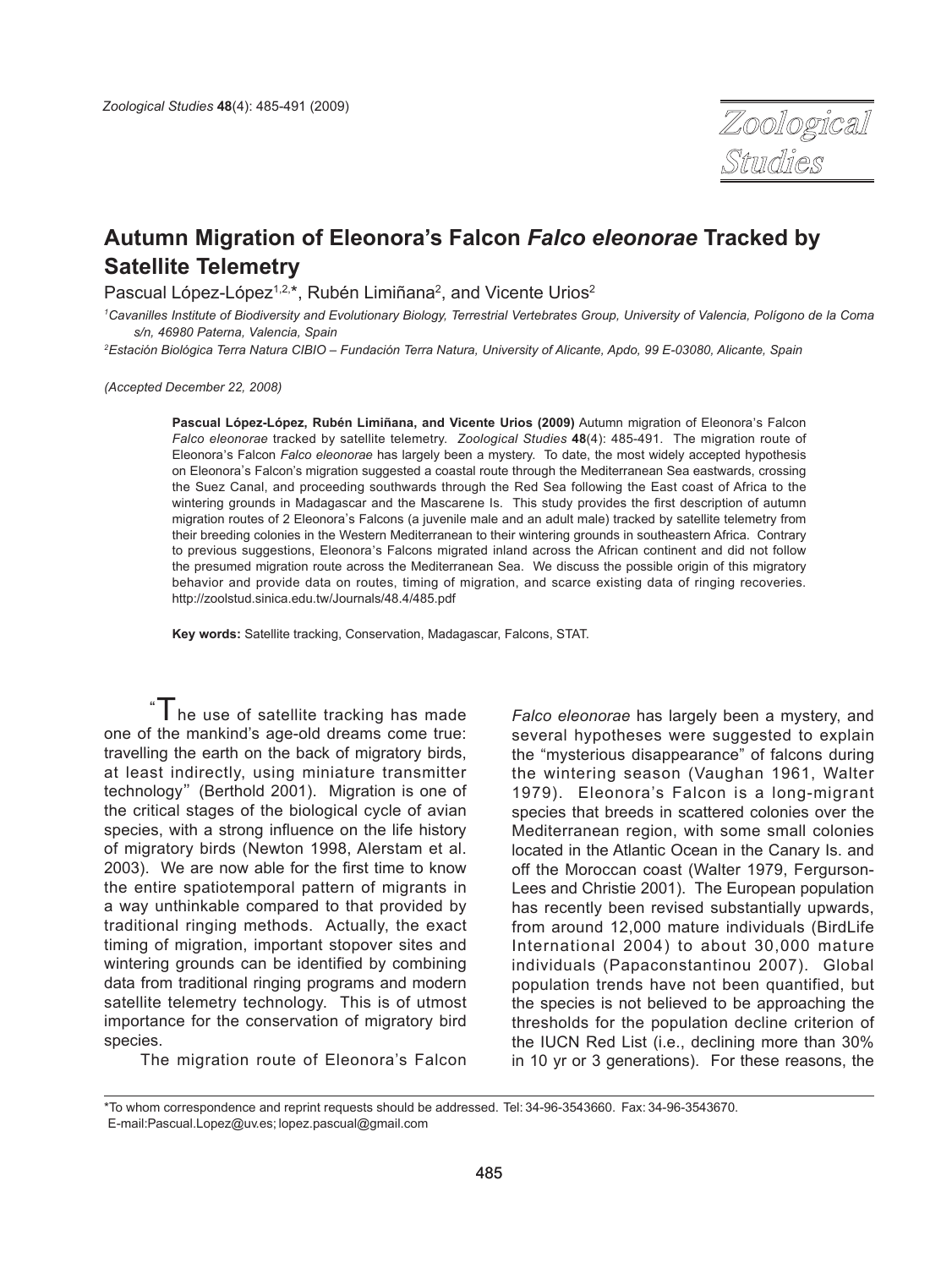species is currently evaluated as being of "Least" Concern" globally (BirdLife International 2008). It breeds in late summer, coinciding with the peak of autumn passerine migration which is the main trophic resource for the species (Walter 1979). It also feeds on large insects which are captured in flight (Fergurson-Lees and Christie 2001). Up to now, ringing has provided unique data on its wintering grounds, which range from Madagascar to the Mascarene Is. (Walter 1979, Ferguson-Lees and Christie 2001). However, detailed knowledge of the migration routes of the species is still lacking. To date, the most accepted hypothesis on Eleonora's Falcon's migration suggests a coastal route through the Mediterranean Sea eastwards, crossing the Suez Canal and proceeding southwards through the Red Sea following the east coast of Africa to the wintering grounds in Madagascar and the Mascarene Is. (Stresemann 1954, Walter 1979).

In recent decades, satellite telemetry has enabled detailed tracking of bird movements, particularly migration (e.g., Berthold et al. 1995, Fuller et al. 1995, Meyburg et al. 1995 1998, Judas et al. 2006, Limiñana et al. 2007 2008; see also Guan and Higuchi 2000 for a review), allowing the accurate mapping of migratory routes and identification of wintering grounds. For the first time we are able to know where birds are during the entire annual cycle. In reality, adequate protection of wintering grounds and stopover sites plays a key role in the maintenance of populations of migratory species (Newton 1998). However, to date, the number of species that can be tracked is limited by the transmitter weight, which should not exceed the 3% of the body mass of the tracked individual (Kenward 2001). Yet, the on-going miniaturization of platform transmitter terminals (PTTs) is increasing the range of species that can be tracked, making possible the tracking of medium-sized long-migrant species such as Eleonora's Falcon.

Herein, we provide the first description of the autumn migration routes of 2 Eleonora's Falcons (a juvenile male and an adult male) tracked by satellite telemetry from their colonies in the Western Mediterranean. Falcons were tracked from their breeding grounds in the Balearic Is. in Spain to their wintering grounds in Madagascar. Data on migration routes and timing are provided.

### **MATERIALS AND METHODS**

The 2 Eleonora's Falcons tracked in this study were captured in the Balearic Is. in autumn 2007. One adult was trapped in Cabo Formentor (Mallorca, Spain) on 17 Sept. 2007 using dhogaza nets and a stuffed Eagle Owl (*Bubo bubo*) as a decoy (Bub 1991). One chick was trapped in the nest in Tagomago I. (Ibiza, Spain) on 14 Sept. 2007. Both birds were weighed, measured, and ringed. Birds were also sexed by molecular methods (Fridolfsson and Ellegren 1999).

A Microwave Telemetry, s (Columbia, MD, USA) 9.5 g solar-powered PTT-100 PTT was affixed to the back of each bird using a Teflon harness (Kenward 2001, Limiñana et al. 2007). For the first 3 mo of operation, the PTTs were programmed on a duty cycle of 8 h on/ 15 h off; for subsequent months, the duty cycle consisted of 12 h on/ 58 h off. Data on locations were collected using the Argos system, and only locations assigned to location classes (LCs) 3, 2, 1, and 0 were used for the analyses. These LCs are a measure of reliability provided by Argos, and they have respective nominal accuracies of < 150, 150-350, 350-1000, and > 1000 m (Argos 1996). Also, to avoid biases associated with the non-independence of the data due to temporal autocorrelations, positions obtained < 1 h after the previous one were excluded from the analyses (Limiñana et al. 2007). All data were retrieved and managed using the Satellite Tracking and Analysis Tool (STAT, Coyne and Godley 2005).

Eleonora, s Falcons start migration just after finishing the breeding period (Walter 1979). Each bird was trapped and fitted with a transmitter just 1 mo before beginning migration. The onset of migration was estimated as the middle day between the last location of Eleonora, s Falcon in Spain and the first location in Africa, and the end of migration was the middle date between the date of the first location in Madagascar and the previous one. The duration of migration, distance covered, average distance covered in a day, average and maximum distances covered in 1 h (considering only locations obtained with  $\leq 4$  h of difference), and average bearing during migration were calculated with data from only during the migration period. The average bearing and its standard deviation were calculated with circular statistics of the "Circular" package for R 2.2.1. (http://cran. r-project.org) (Fisher 1995).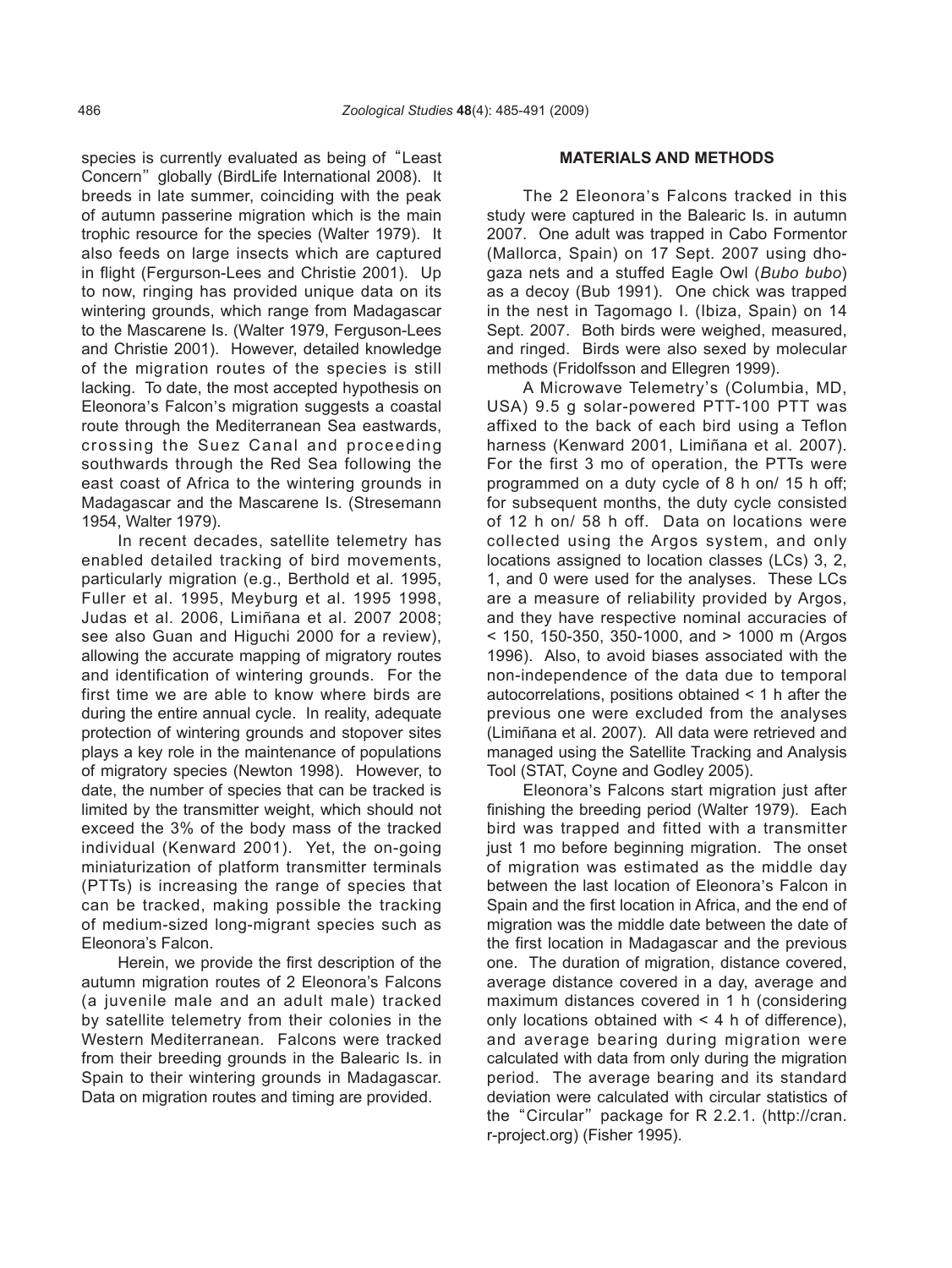### **RESULTS**

We received a total of 188 locations of the adult falcon, 97 of which corresponded to good quality LCs (3, 2, 1, and 0), and 320 locations of the juvenile, 219 of which were of good quality.

worms, 210 of millen were or good quality.<br>The 2 Eleonora's Falcons tracked in this study and sexed as males completed the migration from their breeding colonies in the Balearic Is., in the western Mediterranean Sea, and arrived in Madagascar, in southeastern Africa. Falcons left the Balearic Is. in late Oct. and arrived in Madagascar in early Dec. (Table 1). The onset of migration differed by only 1 d for the juvenile and adult, whereas the end of migration differed by 10 d, with the adult arriving earlier than the juvenile (Table 1).

The 2 birds followed different routes to arrive to Madagascar (Fig. 1). The adult bird visited a total of 10 countries whereas the juvenile crossed a total of 14. Interestingly, both birds exhibited a kind of an "inverted S-shaped" migratory route. The birds crossed the Sahara Desert towards the southeast until Libya and then made an abrupt change of direction from southeasterly to the southwest until reaching Nigeria (juvenile) and Chad (adult), curiously at the same latitude (approximately 23-25°N). Afterwards, migration routes turned again to a southeasterly direction (at 8-10°N) but were separated by up to 1600 km. The 2 routes converged in southern Tanzania and northern Mozambique, in southeastern Africa. Both birds arrived in Madagascar by crossing the Mozambique Channel which means they had to fly over 600 km of open sea (Fig. 1). Mean bearing values were predominantly oriented southerlysoutheasterly (Table 1).

Overall, the adult bird flew a more-direct route

covering greater distances in a day (219 vs. 192 km/d of the juvenile), which resulted in an earlier arrival at the wintering area. Both birds showed maximum speeds in the late stages of migration, when arriving at their wintering grounds. However, there were differences in the hour of the day at which these maximum speeds were attained; maximum speed for the adult bird was recorded in the afternoon, while that for the juvenile bird was recorded at night. The migration duration was 47 d for the juvenile and 38 d for the adult, during which time the birds covered about 9000 km. Also, there were differences between the 2 birds in the hour of the day at which most of the movements during migration were recorded, with juvenile movements recorded at nighttime (Fig. 2A) and adult movements recorded mostly during the daytime (Fig. 2B). However, as PTTs were functioning in a duty-cycle, an unequal frequency of Argos satellite locations did not allow confirming whether juvenile also migrated during the daytime.

At least 4 different stopover sites were identified. The average time at a stopover site was  $4.8 \pm 2.2$  d. The adult bird made its 1st stopover of 3 d (on 24-26 Nov. 2007) at Livingstone Mountains close to Malawi Lake (Tanzania), and a 2nd one of 4 d (from 28 Nov. to 1 Dec. 2007) in inner southern Tanzania. Two stopover sites were also identified for the juvenile: one of 8 d (on 9 to 16 Nov. 2007) at the border between Nigeria and Cameroon in West Africa, and another one of 4 d (from 2 to 5 Dec. 2007) in a mountain area close to the borderline between Tanzania and Burundi.

The end of signal reception occurred on 10 Jan. 2008 (adult) and on 5 Apr. 2008 (juvenile) when birds were still in the wintering area in Madagascar. Causes of cessation of signal reception remain unknown and might have been

| <b>Name</b> | PTT-ID                                                    | Age      | Sex | Weight<br>(g)     | Migration onset | Migration duration<br>(days)                        | Migration end           |
|-------------|-----------------------------------------------------------|----------|-----|-------------------|-----------------|-----------------------------------------------------|-------------------------|
| Tagomago    | 34471                                                     | Juvenile | £   | 400               | 27 Oct. 2007    | 47                                                  | 13 Dec. 2007            |
| Formentor   | 34469                                                     | Adult    | В   | 335               | 26 Oct. 2007    | 38                                                  | 03 Dec. 2007            |
|             |                                                           |          |     |                   |                 |                                                     |                         |
| Name        | Distance from tagging<br>site to wintering<br>ground (km) |          |     | Distance/d during |                 | Mean $\pm$ S.D. distance/h                          | Mean $\pm$ S.D. bearing |
|             |                                                           |          |     | migration (km/d)  |                 | during migration (km/h)<br>(maximum in parenthesis) | (degrees)               |

Table 1. Autumn migration parameters of 2 Eleonora's Falcons tracked by satellite telemetry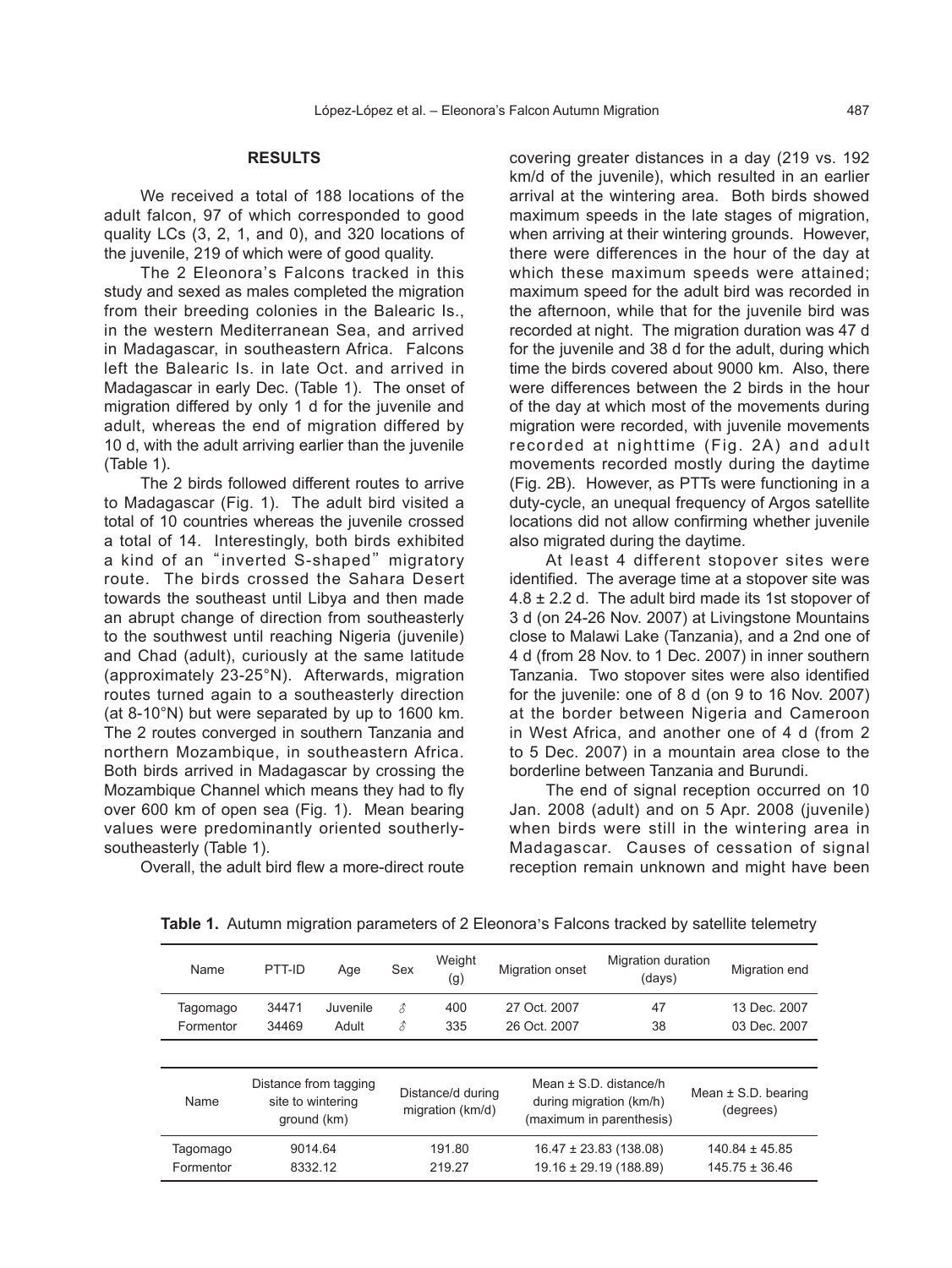

Fig. 1. Migration routes of 2 Eleonora's Falcons tracked by satellite telemetry. The adult route (PTT-ID 34469) is shown by the solid line with dots, and the juvenile route (PTT-ID 34471) is shown by the solid line with stars. The migration route proposed by Walter (1979) is shown as a solid line following the Mediterranean Sea and East coast of Africa. Marking and ringing recoveries are shown by dashed arrows.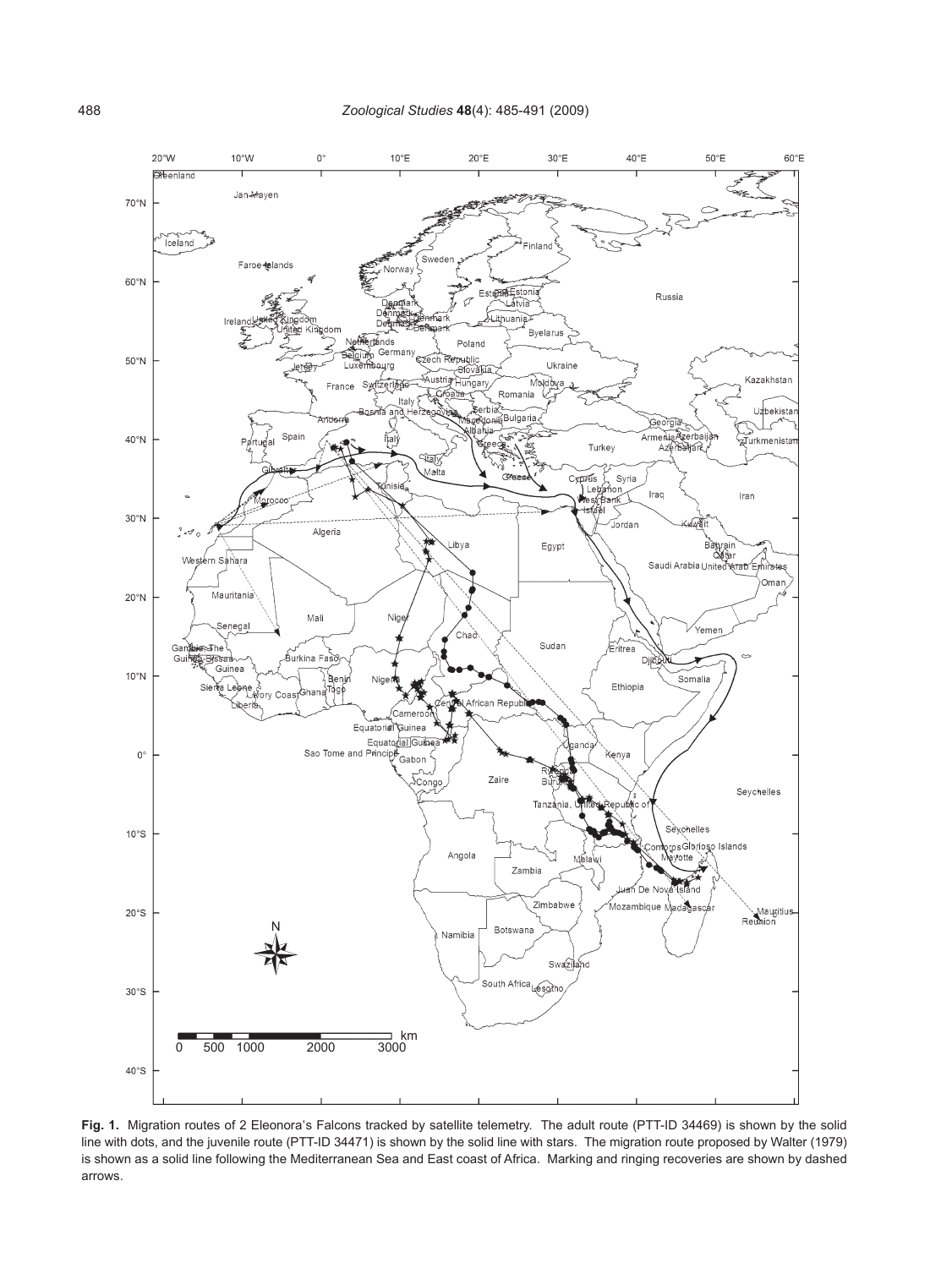due to a fault in the PTTs, loss of the equipment or even the death of the birds. For this reason no data on spring migration are available.

## **DISCUSSION**

This study provides the first description of the timing autumn migration routes of Eleonora's Falcon breeding in the western Mediterranean

to their wintering grounds in southeastern Africa. Detailed knowledge on migratory routes and wintering areas for this species was previously lacking. Given the enormous interest by the ornithological community in the migration route followed by Eleonora's Falcon, the raw data and maps were made publicly available at the website of the Seaturtle Organisation (www.seaturtle.org/ tracking) from the start of the project in 2007.



Recent developments in satellite transmitters,

Fig. 2. Migration speed (dots) and frequency of locations (bars) of 2 Eleonora's Falcons tracked by satellite telemetry according to the hour of the day. (A) Juvenile (PTT-ID 34471); (B) adult (PTT-ID 34469).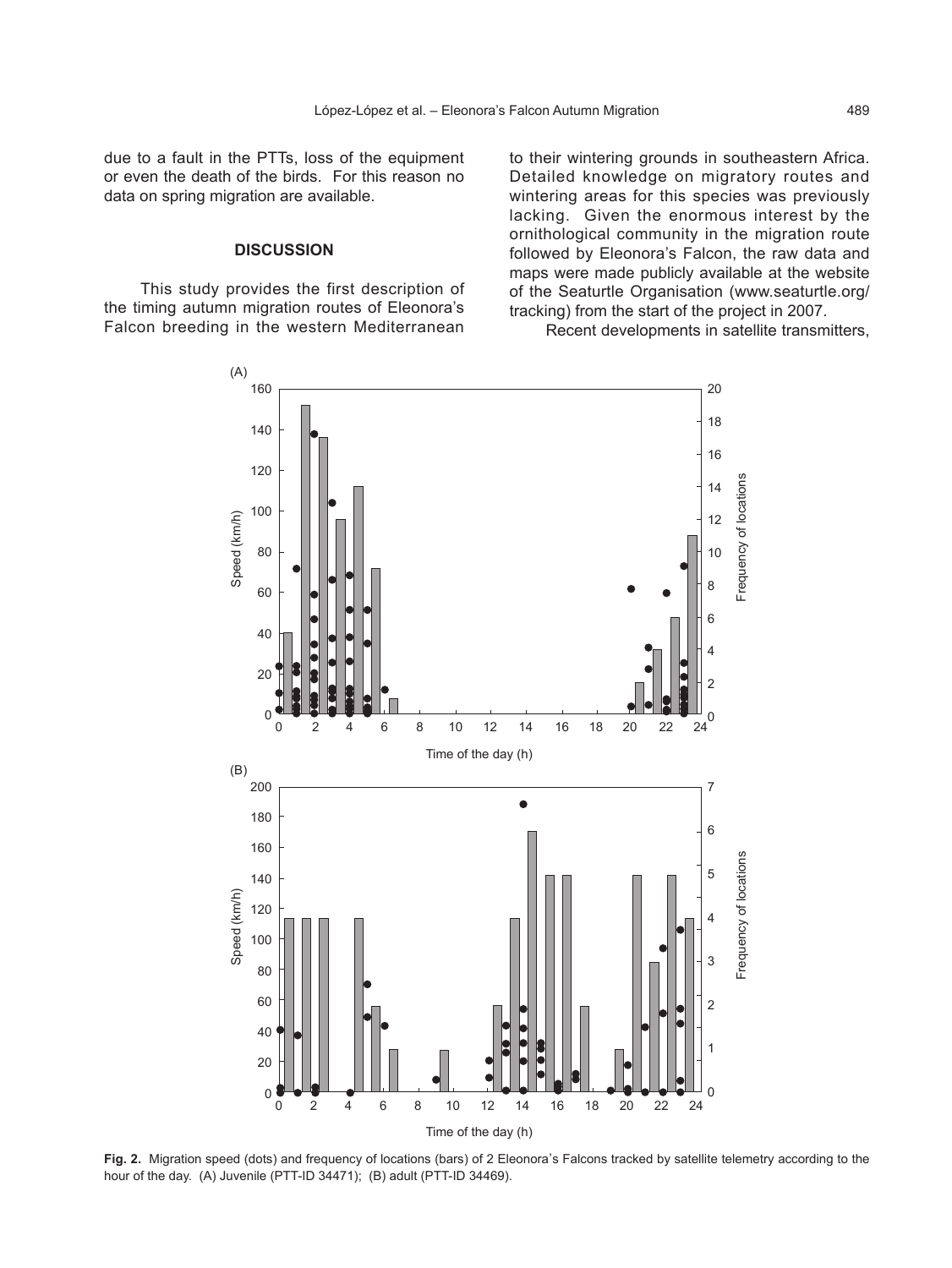which are now lighter than 10 g, have enabled us to study the migratory behavior of mediumas to staay the imgratery behavior of medium standard protocol (Kenward 2001) recommends fitting transmitters which are < 3% of an animal's body mass for migratory birds to avoid hurting animals or to prevent disturbances that could alter the animal, s normal behavior. In our case, the total weight of the complete tracking equipment (including the transmitter and harness) did not exceed 3% of the birds' body mass.

The 2 tagged birds (1 adult male and 1 juvenile male) left the breeding areas at the same time, in late Oct. However, the birds traveled different migratory routes and showed differences in daily distances covered during migration and hence, they had different dates of arrival at the wintering grounds, with the adult arriving earlier than the juvenile. More interestingly, the similar "inverted S-shape" of the migration route that both birds performed is remarkable, resulting in parallel changes in migration direction at similar latitudes but different longitudes (Fig. 1). Likely explanations for this curious phenomenon vary from differences in main wind directions according to latitude, changes in prey availability as birds entered the Sahelian area, or even genetic inheritance, making birds change direction in some kind of inherited endogenous program, socalled "vector navigation" (Berthold 2001). As only 2 birds were tracked in this study, no definitive conclusions can be drawn.

Nevertheless, our results do not support the presumed migration route proposed by Stresemann (1954) and accepted by Walter (1979). By contrast, our 2 birds migrated inland across the African continent for almost 2 mo until arriving at the wintering grounds in Madagascar. This suggests a likely "inland migration route" followed by Eleonora's Falcons. This is also supported by some ringing data. According to the Spanish National Database of Migratory Species, at least 7 Eleonora, s Falcons ringed in Spain were recaptured on the African continent: 2 in Argelia (on 31 Nov. 1988 and 17 June 1997), 3 in Morocco (on 17 June 1990, 1 June 1994, and 15 July 2002), 1 in Egypt (on 5 Dec. 1998), and the most inland one was recorded in Mali on 7 Mar. 1989 (published by Delgado and Quilis 1990). The latter was ringed on Alegranza I. (Lanzarote, Spain) on 12 Sept. 1986 (Fig. 1). This is a small island where Eleonora's Falcons breed in the Atlantic Ocean, more than 1000 km from the Mediterranean Sea and fuels the possibility of a straight inland migratory route

for western populations of Eleonora's Falcons (Delgado and Quilis 1990). Also 2 records were recorded in the wintering grounds, 1 on Reunion I. (on 30 Nov. 2000) and 1 in Madagascar (on 28 Jan. 2003) (Fig. 1).

Finally, how Eleonora's Falcon can orient during this long migratory travel (more than 9000 km on average in a straight line) remains unknown. It is especially fascinating that juvenile naive birds reach the same wintering grounds as their parents in southeastern Africa. Two alternative (but not mutually exclusive) hypotheses can be proposed to account for the origin of this migration route: (1) a fitness hypothesis for which migration might be constrained by energetic and survival costs, and (2) a phylogenetic hypothesis for which birds would perform such a long-distance migration as a result of their evolutionary origins.

In light of new data obtained by satellite telemetry that shows how Mediterranean Eleonora, s Falcons migrate across the African continent, it is very likely that other western populations of the species (such as those located in Morocco and the Canary Is.) also use some kind of straight-line migration route from the Atlantic Ocean to the wintering grounds in southeastern Africa (Delgado and Quilis 1990). The 2 birds tracked in this study used 43 d on average to reach Madagascar, so it would be very costly in energetic and survival terms to use a migratory route of more than 12,000 km for an individual breeding in the Atlantic Ocean (as suggested by Stresmann 1954 and Walter 1979) instead of a "direct" migration route of 9000 km. The fitness hypothesis would account for this behavior, as the migration route is conservative in energetic terms. As a consequence of this shorter migratory route, birds would be expected to show a decreased mortality rate, and hence more energy could be invested in future reproduction. Another nonmutually exclusive explanation is that some inherited migration program could be transmitted from parents to descendants. This could be the result of historic and/or genetic factors reflected in the speciation of the *Falco* clade, accounting for the phylogenetic hypothesis. This group is made up of Eleonora's Falcon and its closest relatives, the Sooty Falcon *F*. *concolor*, the Hobby *F*. *subbuteo*, the Red-footed Falcon *F*. *vespertinus*, and the Amur Falcon *F*. *amurensis*, all of which come from a shared ancestry (Wink and Ristow 2000) and all share the same wintering areas in southeastern Africa (Ferguson-Lees and Christie 2001). This could account for the long-distance